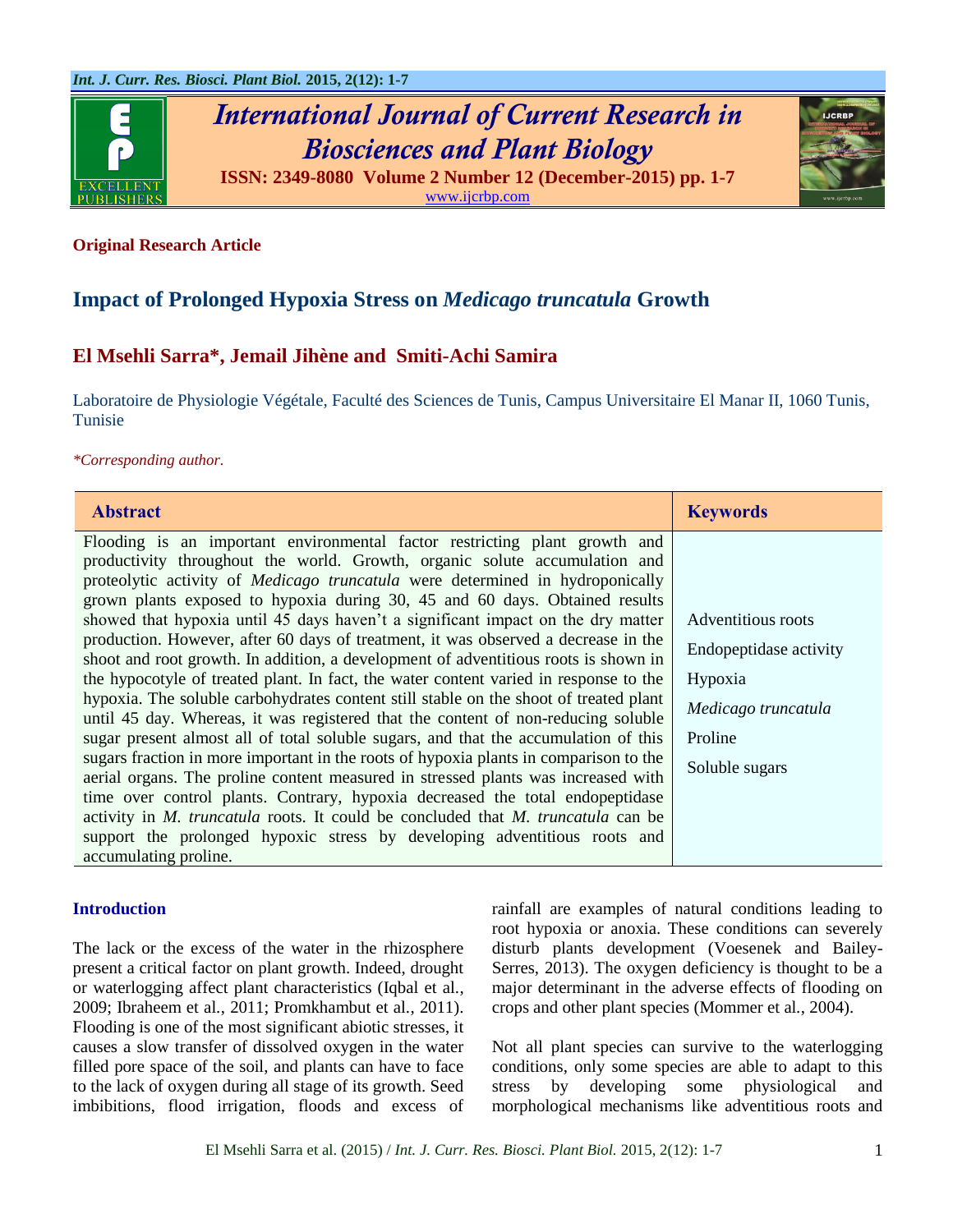aerenchyma (Vartapetian and Jackson, 1997; Vignolio et al*.*, 1999). Nevertheless, this adaptive capacity depends on the plant species (Poot and Lambers, 2003). Among species, legumes represent the third largest group of angiosperms and the second largest group of food and feed crops grown globally. They include 670 to 750 genera and 18000 to 19000 species. It regroups varied food and feed crop species, such as clover, chickpea, soybean, pea, alfalfa and mungbean. Grain legumes provide about one-third of all dietary protein nitrogen and one-third of processed vegetable oil for human consumption (Graham and Vance, 2003). Indeed, some varieties such as soybean and *Pongamia pinnata* takes more attention because of their high seed oil content how can be used like a biofuel (Scott et al., 2008). However, Leguminosae are able to evolve a symbiotic relationship with specific soil bacteria, called Rhizobia (de Faria et al*.*, 1989). As a result, many legumes are sensitive to waterlogging, showing reductions in root growth, nodulation process, nitrogen fixation and photosynthesis activity (Linkemer et al*.*, 1998; Bacanamwo and Parcell, 1999).

To develop more knowledge on legumes, *Medicago truncatula* get more attention because of its short growth cycle and its small genome (500-550 Mpb) (Young et al*.*, 2005). It is a model plant and presents the subject of numerous researches that studying the symbiotic and the mycorrhizal symbiosis (Ané et al*.*, 2004), the abiotic stress tolerance (Narasimhamoorthy et al*.*, 2007), the disease resistance (Ameline-Torregrosa et al*.*, 2008). In this work, we will try to investigate the impact of the prolonged time of hypoxia on the growth of *M. truncatula*. We follow the production of dry matter, the water content, the sugar content, the shoot proline, and the total endopeptidase activity after 30, 45 and 60 days of hypoxia.

# **Materials and methods**

# **Biological material and growth conditions**

Seeds of *Medicago truncatula* A17 were sterilized with sodium hypochlorite (0.6 %), rinsed with distilled water and imbibed during 2h. Seeds are placed on moist filter paper in a Petri dish and incubated at 25°C. After 5 days, the seedlings were grown hydroponically into glass container. The nutrient solution contained macronutrients: 2.25 mM KNO<sub>3</sub>; 0.25 mM Ca  $(NO<sub>3</sub>)<sub>2</sub>$ ;  $0.35$  mM KH<sub>2</sub>PO<sub>4</sub> and  $0.075$  mM MgSO<sub>4</sub>, micronutrients: 268.6 μM EDTA-Fe; 8,9 μM MnSO<sub>4</sub>;

24.1 μM  $H_3BO_3$ ; 1.7 μM  $ZnSO_4$  and 3.9 μM  $CuSO_4$ (Saglio and Pradet, 1980).

Hypoxic treatment was applied at the second leaf stage by stopping air bubbling, whereas control plants were continuously aerated. Seedlings were grown in a growth room at 25°C/20°C (day/night) with 18h/6h (day/night) photoperiod and 75% relative humidity.

## **Vegetative growth analysis**

Growth parameters were evaluated after 30, 45 and 60 days of hypoxia treatment. Plants were harvested, divided into roots and shoots. Roots were washed in distilled water. Fresh weights (FW) were immediately determined for roots and shoots. Dry weights (DW) were obtained by weighing the plant material after drying at 80°C until a constant mass was reached. Water content (WC) was calculated as (FW-DW) / DW.

#### **Soluble carbohydrates and proline determination**

Soluble carbohydrates, total and reduced, were determined as described by Aschi-Smiti et al*.* (2003). Free proline was quantified spectrophotometrically by the ninhydrin method according to Bates et al*.* (1973). The plant material was homogenized in  $3\%$  (w/v) aqueous sulfosalicylic acid and the homogenate was centrifuged at 14000 rpm. The supernatant was used for the estimation of the proline concentration. The reaction mixture consisted of 2 ml of ninhydrin acid and 2 ml of glacial acetic acid, which was boiled at 100 °C for 1h. After termination of reaction in ice bath, the reaction mixture was extracted with 4 ml of toluene, and absorbance was read at 520 nm.

# **Proteolytic activity**

Proteolytic activity in shoot crude extracts was determined spectrophotometrically by following the digestion of azocasein at 440 nm (Brouquisse et al*.*, 1998).

#### **Statistical analysis**

Three biological replications were used in this study. Statistical data analysis was made using Student's t-test. The results are given as means with standard errors of at least 10 samples per treatment. The significance of differences between the control and the treatment mean values was determined at the significance level of *p*<0.05.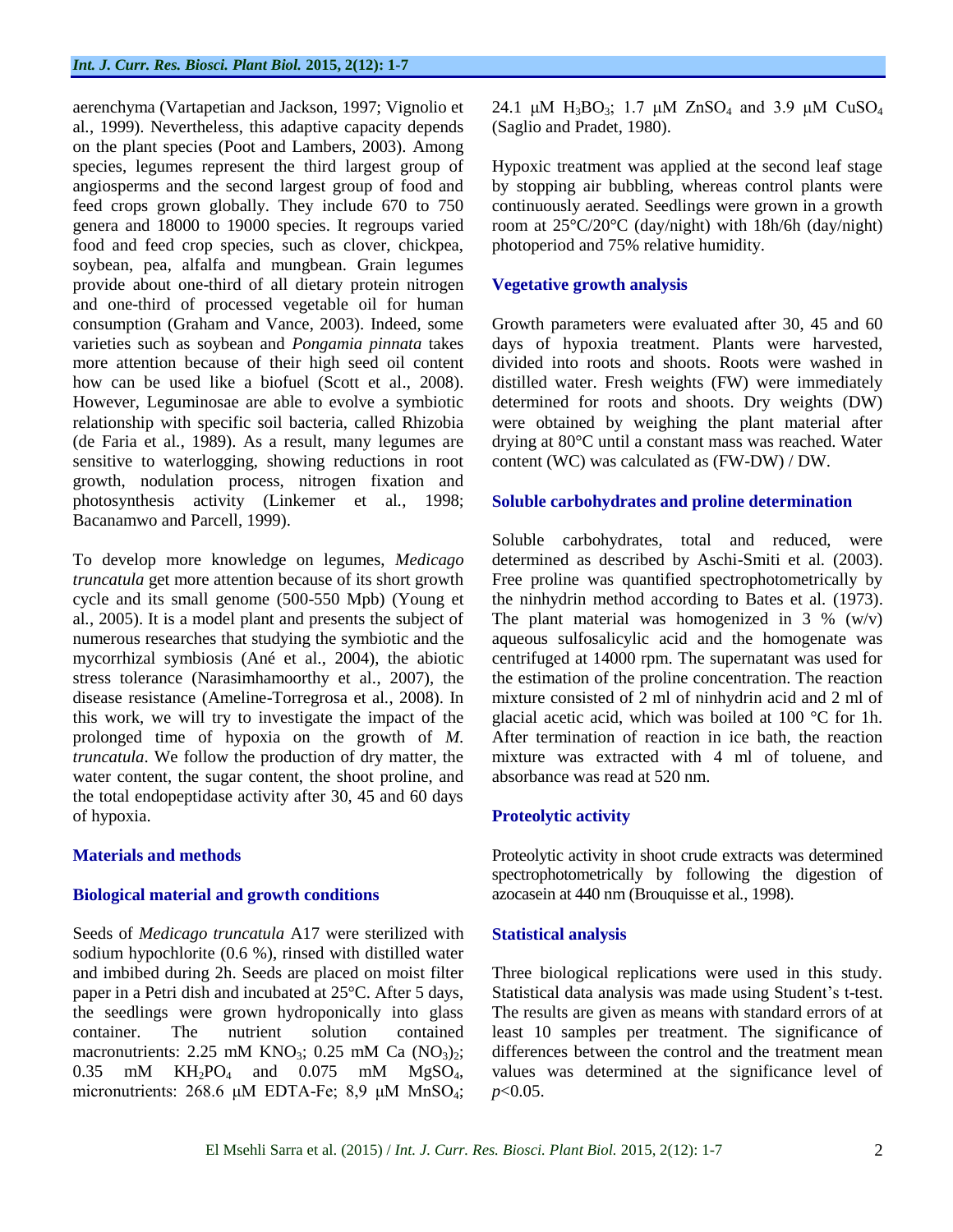#### **Results**

#### **Vegetative growth analysis**

In the present study, hypoxia was applied at the second leaf stage of *Medicago truncatula* growth. In function of time, the biomass production of *M. truncatula* was increased and the differences between control and treated plant were not significant up to 45 days of treatment. At 60 days of hypoxia decreased the growth of shoot and root respectively by 44 and 52% in comparison to control plants (Fig. 1).

**Fig. 1: Shoot (A) and root (B) dry weight (DW) of control (grey) and hypoxia treatment (black) of** *M. truncatula* during 30, 45 and 60 days. Values are the mean  $\pm$  S.E. from ten measurements. \*The significance of differences between the control and the treatment mean values was determined by the Student's t-test at the significance level of  $p<0.05$  in comparison to the control.



In fact, hypoxia decreased the water content in shoot respectively by 14, 36 and 33% after 30, 45 and 60 days of treatment (Fig. 2A). While, the water content in roots was decreased after 45 and 60 days of hypoxia and an augmentation of the water content was noticed after 30 days estimated by 34% (Fig. 2B).

**Fig. 2: Shoot (A) and root (B) water content of control (grey) and hypoxia treatment (black) of** *M. truncatula* **for 30, 45 and 60 days.** Values are the mean  $\pm$  S.E. from ten measurements. \*The significance of differences between the control and the treatment mean values was determined by the Student's t-test at the significance level of  $p < 0.05$  in comparison to the control.



**Fig. 3: Morphological aspect of** *Medicago truncatula* **(A) and roots (B) after 60 days of hypoxia treatment.**  Ad: Adventitious roots, In: initial.

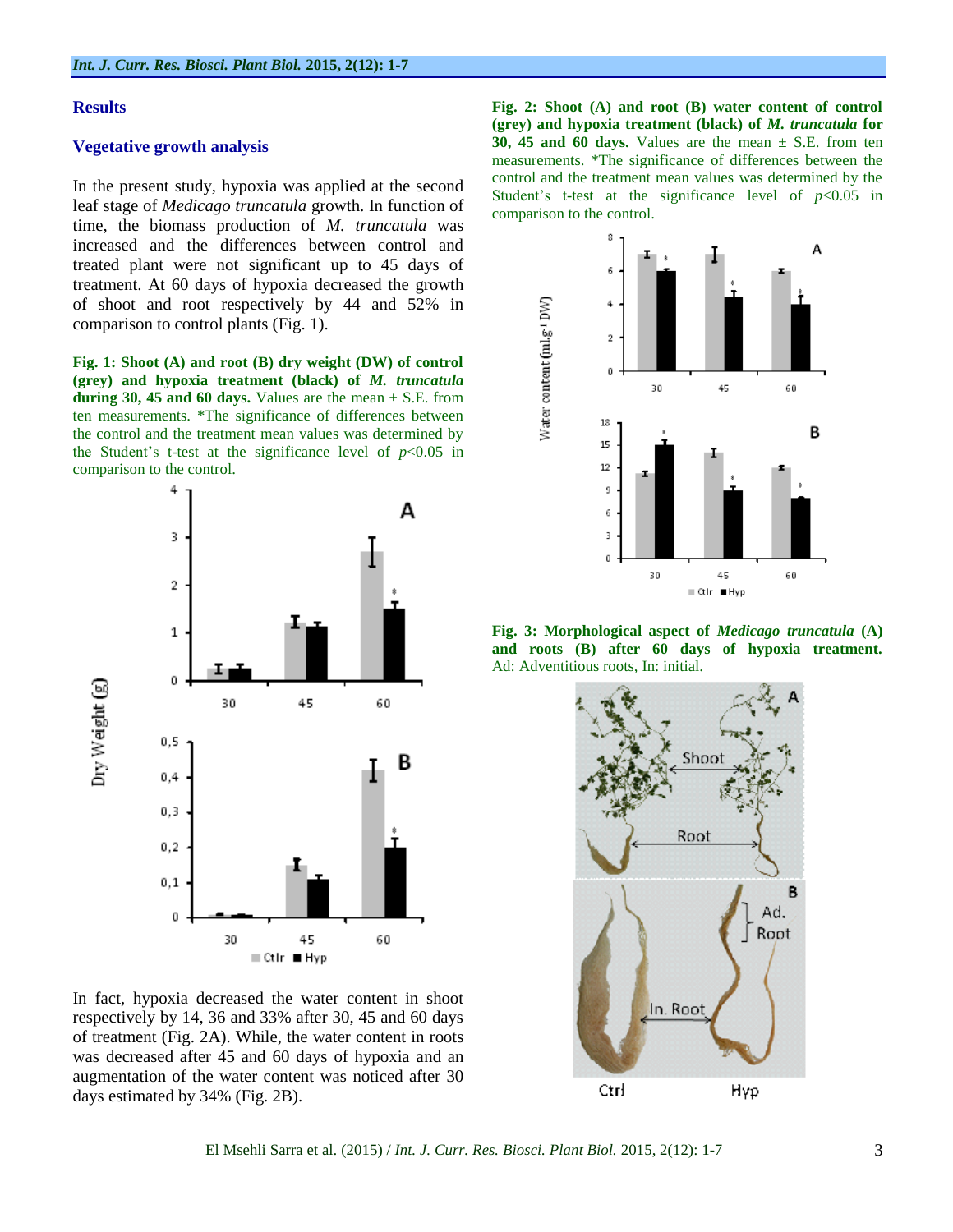Nevertheless, prolonged root hypoxia (60 days) decreased the development of the whole plant. The picture presents the development of adventitious roots on the hypocotyle of *M. truncatula.* In the present study, compared with the control plant that had no adventitious root, it was observed the petrifaction of the initial root system (Fig. 3).

## **Soluble carbohydrates**

Data presented in Figure 4 revealed that the content of total soluble sugars (TSS) in shoots still stable up to 45 days of treatment. After 60 days of hypoxic treatment, an augmentation of TSS was observed (Fig.  $4A_1$ ). For the underground organ, the sugar content was increased by 50% between 30 and 45 days in control plants, while it decreased at 60 days by 55%. On the other hand, in treated plants, hypoxia increased total root sugar (Fig.  $4A<sub>2</sub>$ ).

**Fig. 4: Shoot (A) and root (B) sugar content of control (grey) and hypoxia treatment (black) of** *M. truncatula* **after 30, 45 and 60 days.**  $A_1$  and  $A_2$ : Total sugar;  $B_1$  and  $B_2$ : Reducing sugar and  $A_3$  and  $B_3$ : Non-reducing sugar. Values are the mean  $\pm$  S.E. from ten measurements. \*The significance of differences between the control and the treatment mean values was determined by the Student's t-test at the significance level of  $p<0.05$  in comparison to the control.



The results of two fractions of soluble sugar: reducing (RS) and non-reducing sugar (NRS) showed that the content on NRS (Fig. 4C) is more important in *M. truncatula* organs (Fig. 4B). In fact, deficient plant on

oxygen presents an elevated content on NRS in their shoots, whereas it was decreased in the root with the treatment. However, at 45 and 60 days the NRS was decreased by 21 and 95% in comparison to the content at 30 days. In parallel to this decreases, it showed an augmentation of RS on stressed roots by 75 and 55 % at 30 days.

#### **Proline and endopeptidase activity**

Proline is uncharged amino acid, it characterize by a neutral pH and a highly water solubility. The results presented in Fig. 5A revealed that the proline content of control plant shoots is stable up to 45 days, at 60 days; we showed an augmentation by 40%. However, hypoxia induced synthesise of proline on function of time. The increase estimated by 25 and 30% respectively at 45 and 60 days in comparison to control plant.

**Fig. 5: Figure 5: Shoot's proline (A) and root's proteolytic activity (B) of control (grey) and hypoxia treatment (black) of M. truncatula after 30, 45 and 60 days.** Values are the mean  $\pm$  S.E. from ten measurements. \*The significance of differences between the control and the treatment mean values was determined by the Student's t-test at the significance level of  $p<0.05$  in comparison to the control.

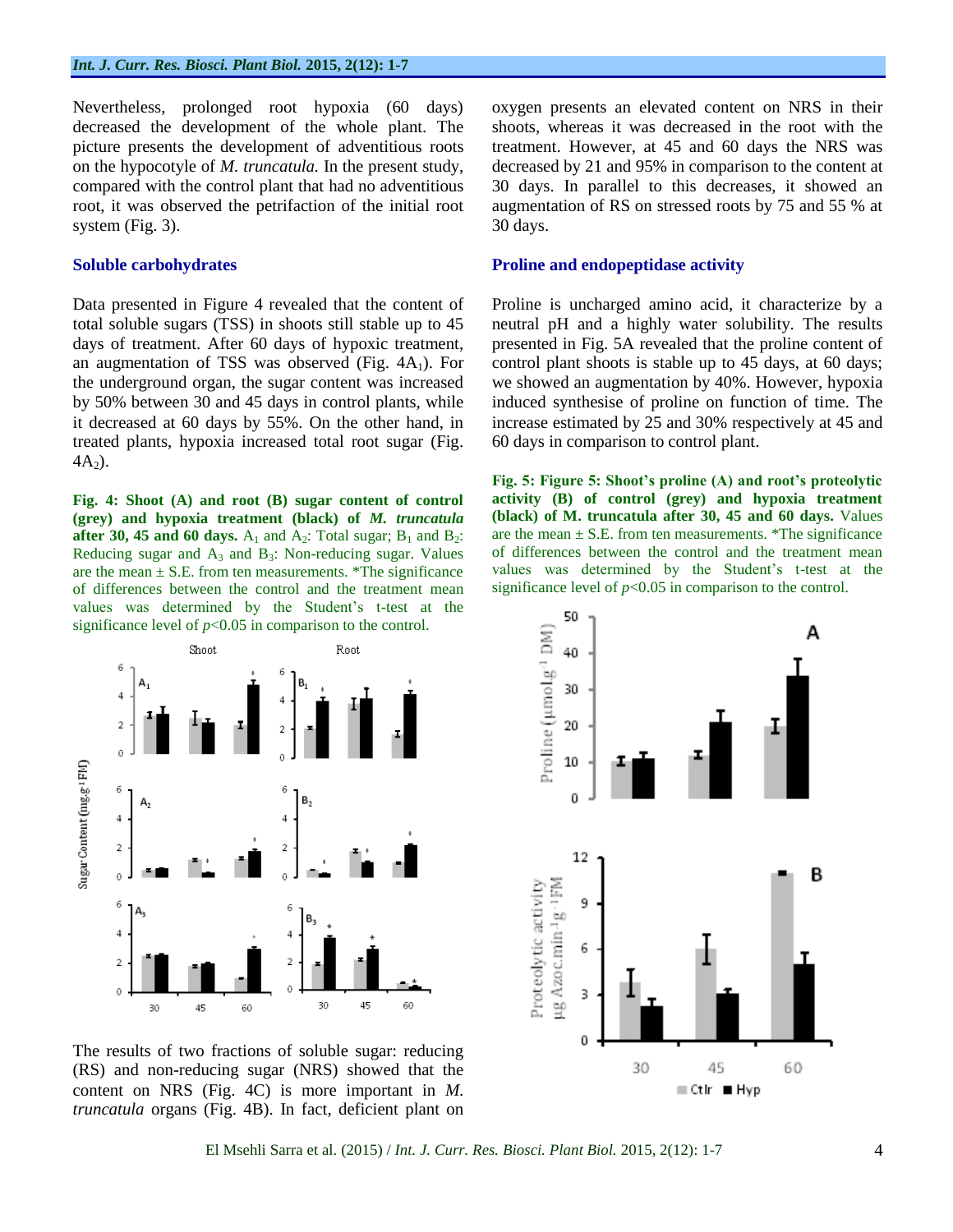The variation of the total endopeptidase activity (Fig. 5B) in roots of control plant was increased by 37 and 45% at 45 and 60 days, in comparison to the content obtained at 30 days. On contrary, hypoxia decreased the endopeptidase activity in roots. This reduction estimated by 39, 48 and 55% at 30, 45 and 60 days in comparison to control.

# **Discussion**

Waterlogging stress is known to cause a number of morphological and anatomical changes in plants (Sairam et al*.*, 2008). For example, the apparition of hypertrophied lenticels on roots, the formation of adventitious roots (Malik et al*.*, 2001), the development of aerenchyma (Evans, 2004, Abiko et al*.*, 2012) were observed under flooding stress. In this work, the application of prolonged hypoxia treatment to *M. truncatula* caused the apparition of adventitious roots on the hypocotyle. In spite this adaptation to the hypoxia; it was noticed a diminution of the plant water content. This decrease in the water status can be the result of the reduction of the stomata conductance. This phenomenon is considered one of the first plant responses to waterlogging (Folzer et al*.*, 2006). Indeed, plants exposed to flooding stress exhibit increased stomata resistance as well as, limited water uptake leading to internal water deficit (Parent et al*.*, 2008). Moreover the lack of oxygen can reduce hydraulic conductivity due to hampered root permeability (Else et al*.*, 2001). Furthermore, *M. truncatula* present decline of its hall growth. This decrease can be the result of the petrifaction on the principal root that can caused perturbation of the element uptake's (Horchani et al*.*, 2010). In plus, the oxygen deficiency in the growth medium can cause a decline of net photosynthetic rate (Ashraf et al*.*, 2011).

Another adaptation road of plant to survive under hypoxia is the shifting of the energy metabolism from aerobic to anaerobic mode since the energy requirements of the tissue is greatly restricted as very few ATPs are generated per molecule of glucose (Jackson and Drew, 1984). Thus, maintaining adequate levels of readily fermentable sugars under oxygen deficient in roots is one of the adaptive mechanisms to hypoxia (Xia and Saglio, 1992; Sairam et al*.*, 2009). Moreover, waterlogging, in tolerant genotypes, induces to increase the content of reducing sugar through increased activity of sucrose synthase by increasing the level expression of its mRNA (Sairam et al*.*, 2009). Therefore, the

availability of sufficient sugar reserves in the roots with the increased activity of TSS to provide reducing sugars for anaerobic respiration is one of the important mechanisms of waterlogging tolerance. In our results, *M. truncatula* present more non-reducing sugar than reducing form. Therefore, sucrose represents almost all of the total soluble sugars in this legume. The concentration of soluble carbohydrate in *M. truncatula* was increased during the prolonged long-term oxygen deficit, and we register an augmentation of the root and shoot content on reducing sugar on function of time (Kumutha et al*.*, 2008). In addition the maintenance of elevated content of shoots non-reducing sugar on parallel to its spectacular diminution in root. These results are in agreement with those obtained by Germain and collaborators (1997) on tomato. Moreover, maintaining of elevated quantity of non-reducing sugar in root until 45 days car suggesting the eventual transport of sucrose from shoot to root (Yu et al*.*, 2012).

Concentrations of free proline in the leaves of *M. truncatula* increased synchronously with time of hypoxia treatment. Proline accumulation is known to have multifunctional role on the defense mechanisms developed by plants grown under various stress (Nanjo et al*.*, 2003). It's related also to the non-enzymatic detoxification of free radicals (superoxide, peroxide or hydroxyl) that are generated excessively under stress (Radyukina et al*.*, 2008). It plays an important role of osmolyte for osmotic adjustment and contributes to the stabilization of cell structures, protection of membranes and proteins against reactive oxygen species (Steffens et al*.*, 2012). The authors explain such ability of this amino acid by the presence of tertiary carbon which can form stable radical tearing off free radical reactions induced by ROS (Radyukina et al*.*, 2008).

In roots of *M. truncatula* the proteolytic activity was increased with time but still fewer that obtained in roots of control plant. In fact, the increase of the proteolytic activity is explained by the nature and the development of tissues. Indeed, roots of control plants are much vacuolated and the endopeptidase activity quantified with the azocasein characterizes vacuole. These results are similar to those found by Aschi-Smiti and collaborators (2003) on *Trifolium subterraneum.* The lowest proteolytic activity was found in hypoxic's root can be the result of the purification and the necrosis of root under hypoxia. Since that adventitious roots ensure survive and nutrition of *M. truncatula*; this roots are physiologically young and haven't important vacuoles.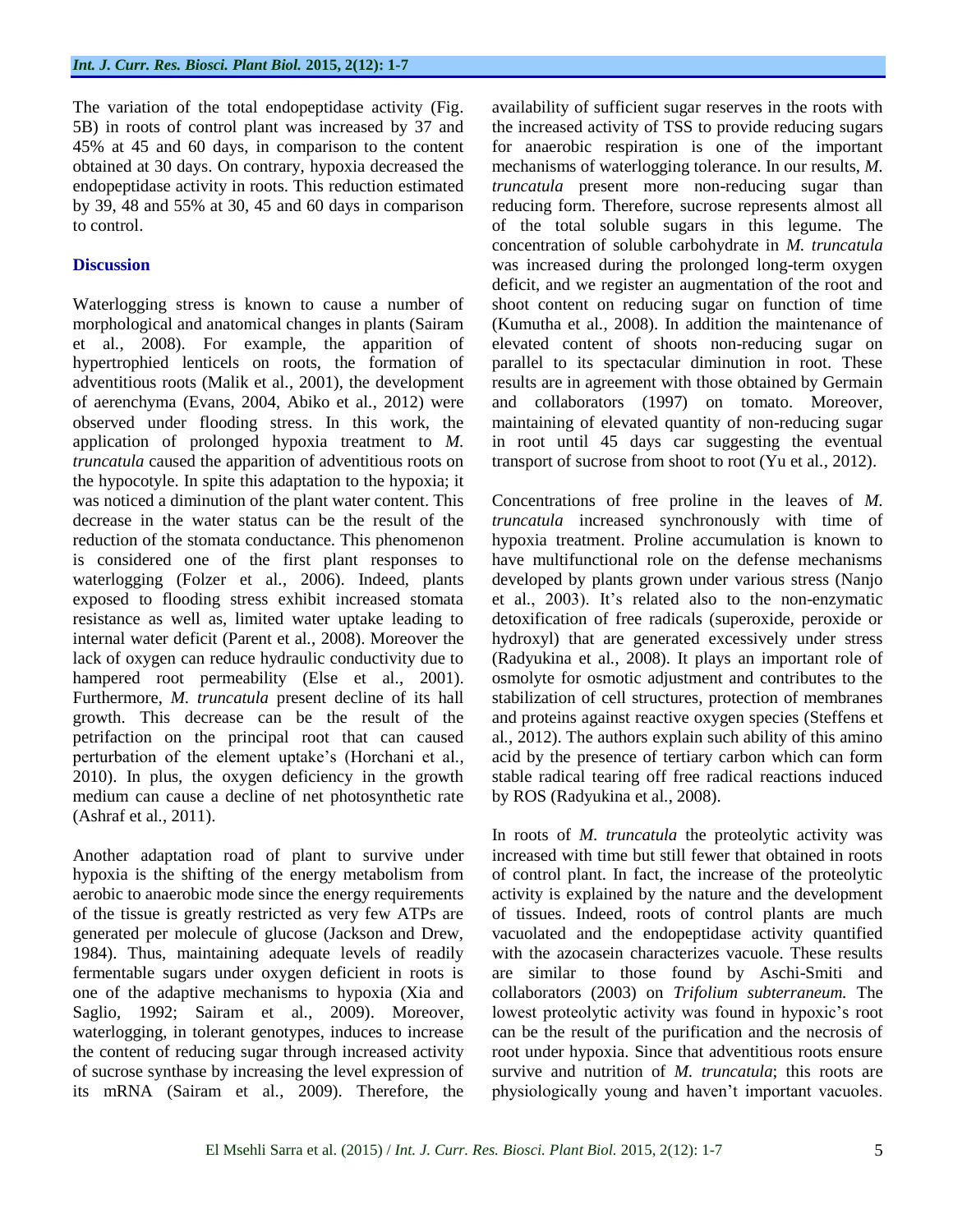These results are consistent with those obtained on maize under dark stress by Brouquisse et al*.* (1998) and on *Trifolium subterraneum* grown in hypoxia by Aschi-Smiti et al*.* (2003).

# **Conclusion**

*M. truncatula* seems supporting the prolonged hypoxia stress. Its capacity to develop adventitious roots, accumulating proline and getting an elevated content of sugar help it to achieve its biological cycle. Indeed, it is important to study the molecular and the genetic basis of this adaptation to oxygen deficiency of this model plant.

### **Acknowledgements**

We thank Dr. Hela Ben Ahmed for help. We are indebted to the eco-physiological team members for numerous harvests.

# **References**

- Abiko, T., Kotula, L., Shiono, K, Malik, A.I., Colmer, T.D., Nakazono, M., 2012. Enhanced formation of aerenchyma and induction of a barrier to radial oxygen loss in adventitious roots of *Zea nicaraguensis* contribute to its waterlogging tolerance as compared with maize (*Zea mays ssp. mays*). Plant Cell Environ. 35, 1618–1630.
- Ameline-Torregrosa, C., Cazaux, M., Danesh, D., Chardon, F., Cannon, S.B., Esquerre-Tugaye, M.T., Dumas, B., Young, N.D., Samac, D.A., Huguet, T., Jacquet, C., 2008. Genetic dissection of resistance to anthracnose and powdery mildew in *Medicago truncatula.* Mol. Plant Microbe Interact. 21, 61–69.
- Ané, J.M., Kiss, G.B., Riely, B.K., Penmetsa, R.V., Oldroyd, G.E.D., Ayax, C., Levy, J., Debelle, F., Baek, J.M., Kaló, P., Rosenberg, C., Roe, B.A., Long, S.R., Denarié, J., Cook, D.R., 2004. *Medicago truncatula* DMI1 required for bacterial and fungal symbioses in legumes. Science. 303, 1364–1367.
- Aschi-Smiti, S., Bizid, E., Hamza, M., 2003. Effet de l'hydromorphie sur la croissance de quatre variétés de trèfle (*Trifolium subterraneum* L.). Agronomie. 23, 97-104.
- Ashraf, M.A., Ahmad, M.S.A., Ashraf, M., Al-Qurainy, F., Ashraf, M.Y., 2011. Alleviation of waterlogging stress in upland cotton (*Gossypium hirsutum* L.) by exogenous application of potassium in soil and as a foliar spray. Crop Pasture Sci. 62(1), 25-38.
- Bacanamwo, M., Purcell, L.C., 1999. Soybean root morphological and anatomical traits associated with acclimation to flooding. Crop Sci. 39(1), 143-149.
- Bates, L.S., Waldren, R.P., Teare, I.D., 1973. Rapid determination of free proline for water-stress studies. Plant Soil. 39(1), 205-207.
- Brouquisse, R., Gaudillère, J.P., Raymond, P., 1998. Induction of a carbon-starvation-related proteolysis in whole maize plants submitted to light/dark cycles and to extended darkness. Plant Physiol. 117, 1281– 1291.
- de Faria, S.M., Lewis, G.P., Sprent, J.I., Sutherland, J.M., 1989. Occurrence of modulation in the Leguminosae. New Phyto. 111, 607–619.
- Else, M.A., Coupland, D., Dutton, L., Jackson, M.B., 2001. Decreased root hydraulic conductivity reduces leaf water potential, initiates stomatal closure and slows leaf expansion in flooded plants of castor oil (*Riccinus communis*) despite diminished delivery of ABA from the roots to shoots in the xylem sap. Physiol. Plant. 111, 46-54.
- Evans, D.E., 2004. Aerenchyma formation. New Phytol. 161, 35-49.
- Folzer, H., Dat, J., Capelli, N., Rieffel, D., Badot, P.M., 2006. Response to flooding of sessile oak: An integrative study. Tree Physiol. 26, 759-766.
- Germain, V., Raymond, P., Ricard, B., 1997. Differential expression of two tomato lactate dehydrogenase genes in response to oxygen deficit. Plant Mol. Biol. 35, 949-954.
- Graham, P.H., Vance, C.P., 2003. Legumes: Importance and constraints to greater use. Plant Physiol. 131, 872–877.
- Horchani, F., Hajri, R., Khayati, H., Aschi-Smiti, S., 2010. Physiological responses of tomato plant to the combined effect of root hypoxia and salinity. J. Phytol. 2(11), 36–46.
- Ibraheem, O., Dealtry, G., Roux, S., Bradley, G., 2011. The effect of drought and salinity on the expressional levels of sucrose transporters in rice (*Oryza sativa* Nipponbare) cultivar plants. Plant Omics J. 4(2), 68-74.
- Iqbal, M., Amjad Ali, M., Abbas, A., Zulkiffal, M., Zeeshan, M., Sadaqat, H.A., 2009. Genetic behavior and impact of various quantitative traits on oil contents in sunflower under waters stress conditions at productive phase. Plant Omics J. 2(2), 70-77.
- Jackson, M.B., Drew, M.C., 1984. Effect of flooding on growth and metabolism of herbaceous plant. In: Flooding and Plant Growth (Ed.: Kozlowski, T.T.). Academic Press, Orlando. pp.47-128.